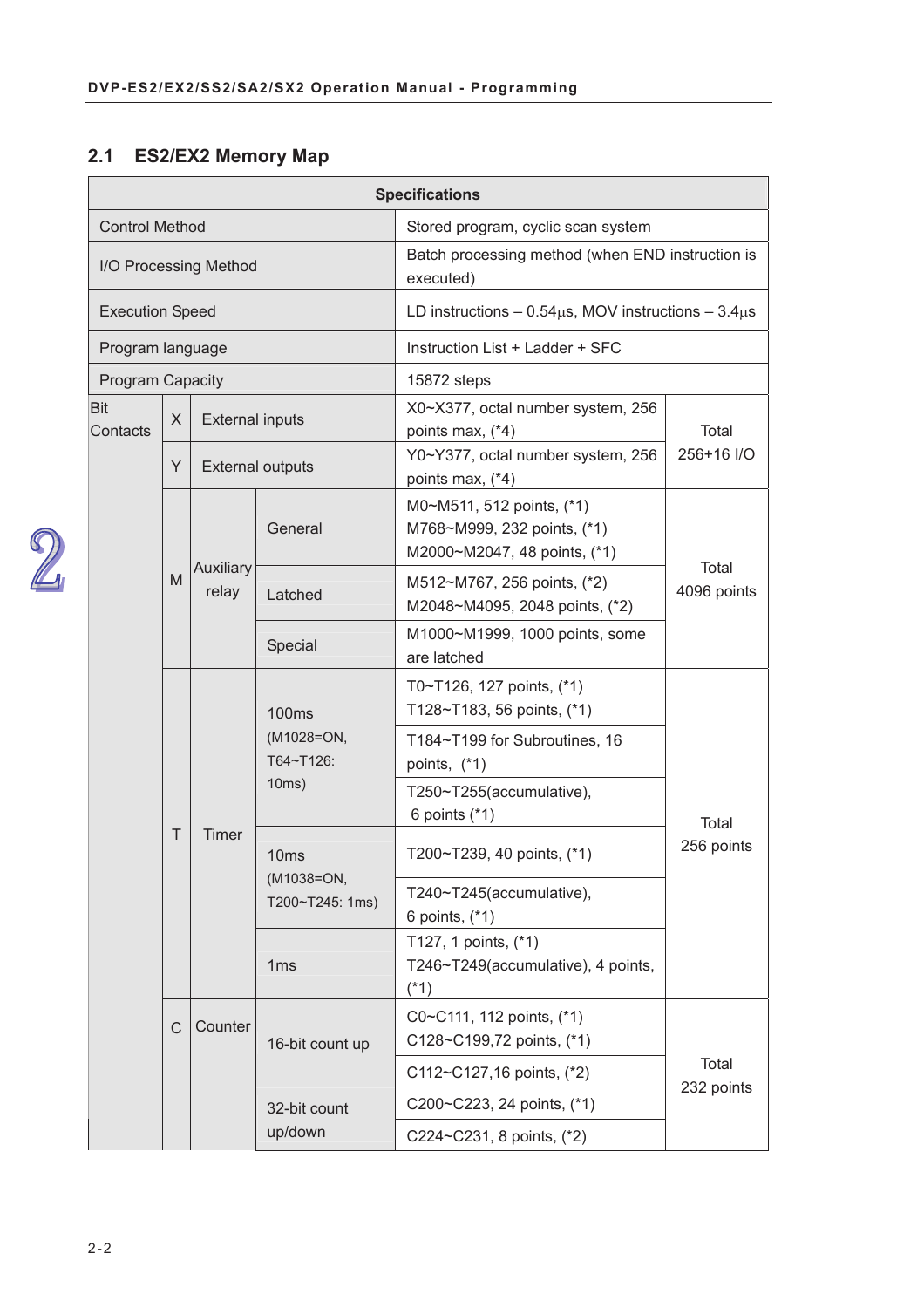|          |              |                      |                           |                     | C235~C242, 1 phase 1 input, 8                                                                       |              |
|----------|--------------|----------------------|---------------------------|---------------------|-----------------------------------------------------------------------------------------------------|--------------|
|          |              |                      |                           | Soft-<br>ware       | points, $(*2)$<br>C232~C234, 2 phase 2 input, 3                                                     |              |
|          |              |                      | 32bit                     |                     | points, $(*2)$                                                                                      |              |
|          |              |                      | high-<br>speed            |                     | C243~C244, 1 phase 1 input, 2                                                                       | Total        |
|          |              |                      | count                     |                     | points, $(*2)$                                                                                      | 23 points    |
|          |              |                      | up/down                   | Hard-<br>ware       | C245~C250, 1 phase 2 input, 6<br>points, $(*2)$                                                     |              |
|          |              |                      |                           |                     | C251~C254 2 phase 2 input, 4                                                                        |              |
|          |              |                      |                           |                     | points, $(*2)$                                                                                      |              |
|          |              |                      | Initial step point        |                     | S0~S9, 10 points, (*2)                                                                              |              |
|          |              | <b>Step</b>          | Zero point return         |                     | S10~S19, 10 points (use with IST<br>instruction), (*2)                                              | Total 1024   |
|          | S            | point                | Latched                   |                     | S20~S127, 108 points, (*2)                                                                          | points       |
|          |              |                      | General                   |                     | S128~S911, 784 points, (*1)                                                                         |              |
|          |              |                      | Alarm                     |                     | S912~S1023, 112 points, (*2)                                                                        |              |
|          | T.           | <b>Current value</b> |                           |                     | T0~T255, 256 words                                                                                  |              |
|          | $\mathsf C$  | <b>Current value</b> |                           |                     | C0~C199, 16-bit counter, 200 words                                                                  |              |
|          |              |                      |                           |                     | C200~C254, 32-bit counter, 55 words                                                                 |              |
|          |              |                      |                           |                     | D0~D407, 408 words, (*1)                                                                            |              |
| Word     |              |                      | General                   |                     | D600~D999, 400 words, (*1)<br>D3920~D9999, 6080 words, (*1)                                         |              |
| Register |              |                      |                           |                     | D408~D599, 192 words, (*2)                                                                          |              |
|          | D            | Data                 | Latched                   |                     | D2000~D3919, 1920 words, (*2)                                                                       | Total        |
|          |              |                      | register<br>Special       |                     | D1000~D1999, 1000 words, some<br>are latched                                                        | 10000 points |
|          |              |                      | For Special               |                     | D9900~D9999 , 100 words, (*1),                                                                      |              |
|          |              |                      | mudules<br>Index          |                     | $(*5)$<br>E0~E7, F0~F7, 16 words, (*1)                                                              |              |
|          | $\mathsf{N}$ |                      | Master control loop       |                     | N0~N7, 8 points                                                                                     |              |
| Pointer  |              |                      |                           |                     |                                                                                                     |              |
|          | P<br>Pointer |                      |                           | P0~P255, 256 points |                                                                                                     |              |
|          | L            | Interrupt            |                           |                     | I000/I001(X0), I100/I101(X1), I200/I201(X2),                                                        |              |
|          |              | Service              | <b>External interrupt</b> |                     | I300/I301(X3), I400/I401(X4), I500/I501(X5),<br>I600/I601(X6), I700/I701(X7), 8 points (01: rising- |              |
|          |              |                      |                           |                     | edge trigger $\Box$ , 00: falling-edge trigger $\Box$ )                                             |              |
|          |              |                      |                           |                     |                                                                                                     |              |

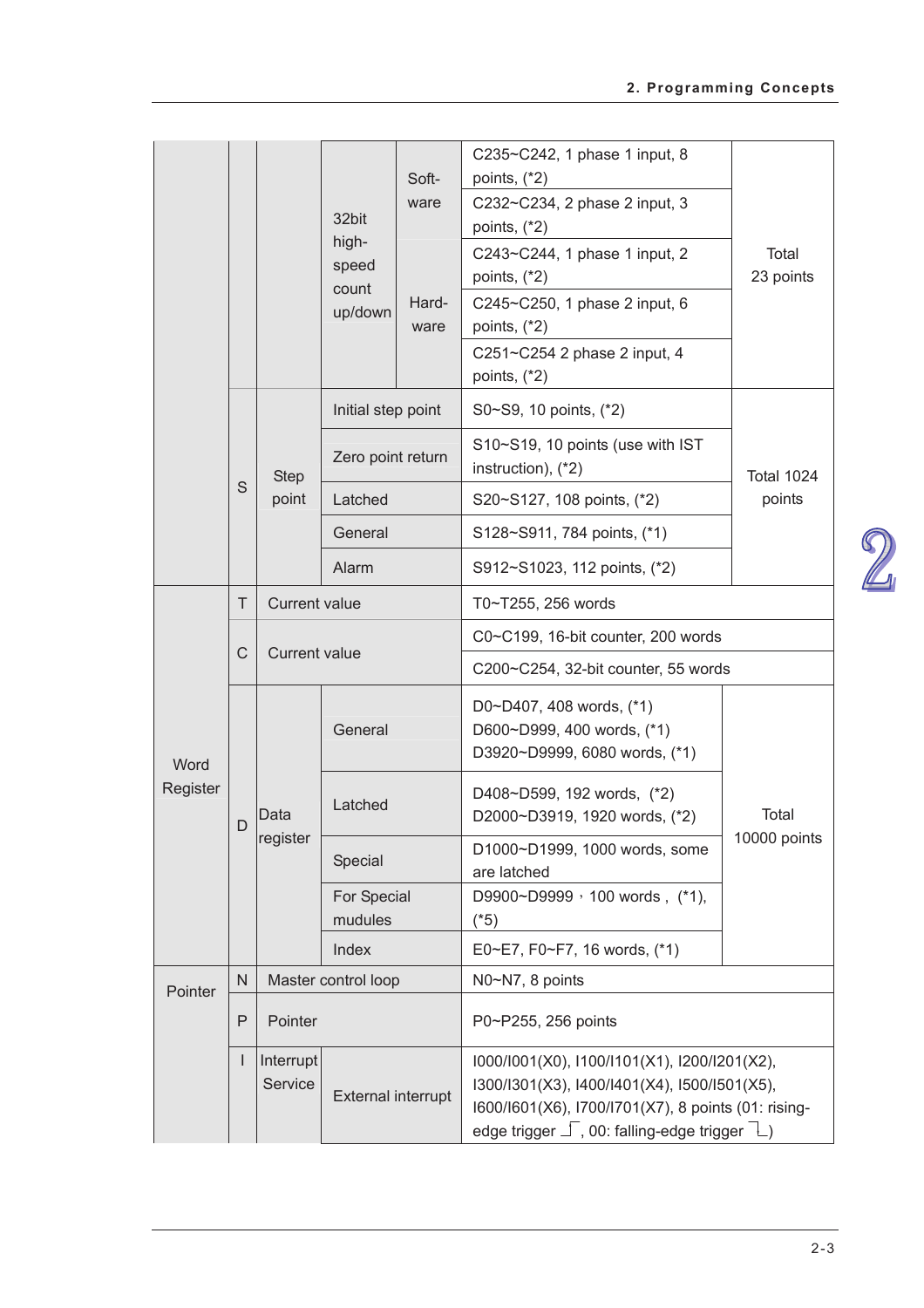|                        |   |             | Timer interrupt                 | I602~I699, I702~I799, 2 points (Timer resolution =<br>1ms)                                                                                                       |
|------------------------|---|-------------|---------------------------------|------------------------------------------------------------------------------------------------------------------------------------------------------------------|
|                        |   |             | High-speed<br>counter interrupt | 1010, 1020, 1030, 1040, 1050, 1060, 1070, 1080,8<br>points                                                                                                       |
|                        |   |             | Communication<br>interrupt      | 1140(COM1), 1150(COM2), 1160(COM3), 3 points,<br>$(*3)$                                                                                                          |
| Constant               | K | Decimal     |                                 | K-32,768 ~ K32,767 (16-bit operation),<br>K-2,147,483,648 ~ K2,147,483,647 (32-bit<br>operation)                                                                 |
|                        | H | Hexadecimal |                                 | $H0000 \sim HFFFF$ (16-bit operation),<br>H00000000 ~HFFFFFFFF (32-bit operation)                                                                                |
| Serial ports           |   |             |                                 | COM1: built-in RS-232 ((Master/Slave)<br>COM2: built-in RS-485 (Master/Slave)<br>COM3: built-in RS-485 (Master/Slave)<br>COM1 is typically the programming port. |
| <b>Real Time Clock</b> |   |             |                                 | Year, Month, Day, Week, Hours, Minutes, Seconds                                                                                                                  |
| Special I/O Modules    |   |             |                                 | Up to 8 special I/O modules can be connected                                                                                                                     |

# 

- 1. Non-latched area cannot be modified
- Latched area cannot be modified
- COM1: built-in RS232 port. COM2: built-in RS485 port. COM3: built-in RS485 port.
- When input points(X) are expanded to 256 points, only 16 output points(Y) are applicable. Also, when ouput points(Y) are expanded to 256 points, only 16 input points(X) are applicable.
- This area is applicable only when the ES2/EX2 MPU is connected with special I/O modules. Every special I/O module occupies 10 points.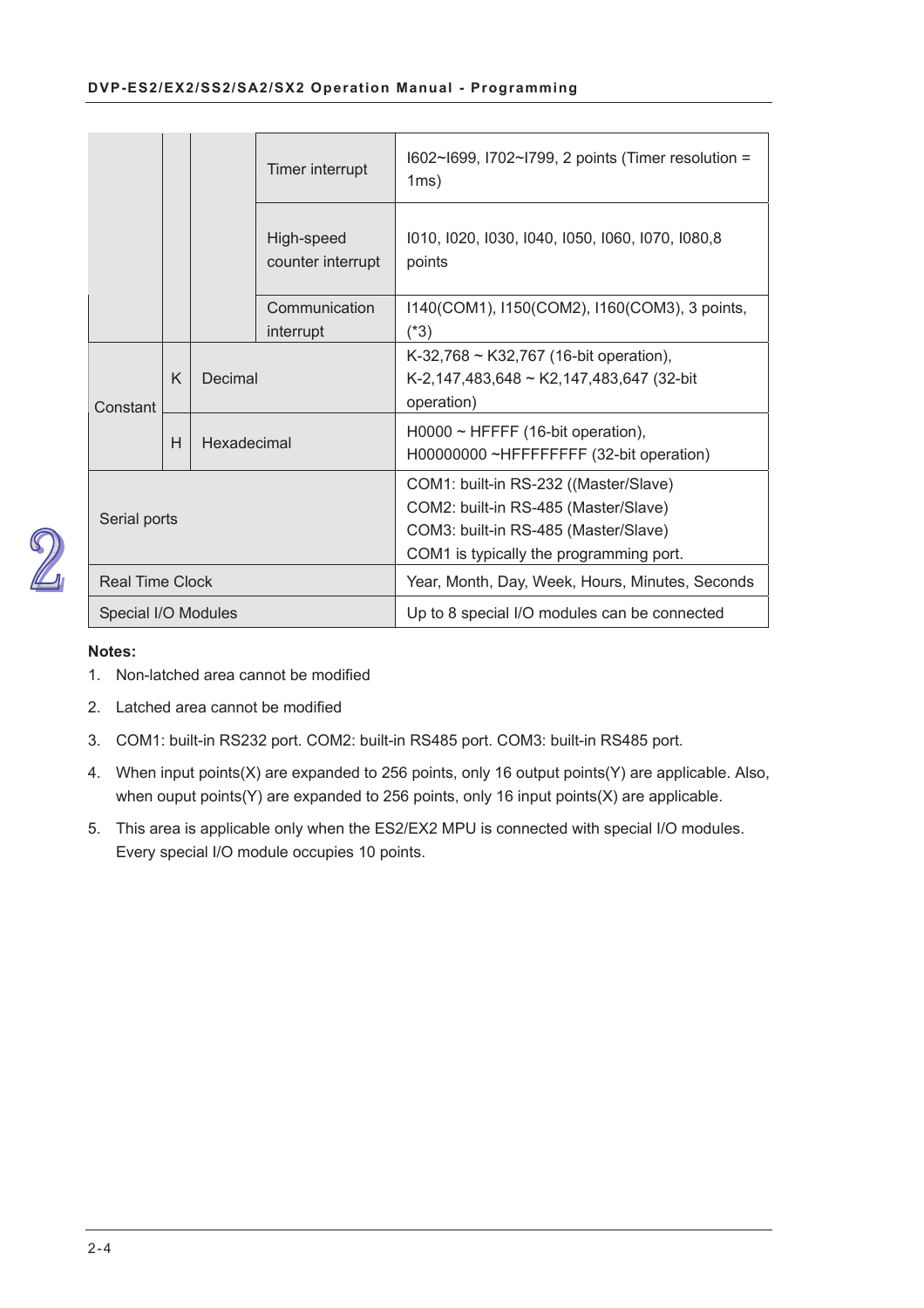## **2.2 SS2 Memory Map**

|                         |   |                        |                                                  | <b>Specifications</b>                                                                    |                      |  |
|-------------------------|---|------------------------|--------------------------------------------------|------------------------------------------------------------------------------------------|----------------------|--|
| <b>Control Method</b>   |   |                        |                                                  | Stored program, cyclic scan system                                                       |                      |  |
|                         |   | I/O Processing Method  |                                                  | Batch processing method (when END instruction is<br>executed)                            |                      |  |
| <b>Execution Speed</b>  |   |                        |                                                  | LD instructions $-0.54\mu s$ , MOV instructions $-3.4\mu s$                              |                      |  |
| Program language        |   |                        |                                                  | Instruction List + Ladder + SFC                                                          |                      |  |
| <b>Program Capacity</b> |   |                        |                                                  | 7920 steps                                                                               |                      |  |
| <b>Bit</b><br>Contacts  | X | <b>External inputs</b> |                                                  | X0~X377, octal number system, 256<br>points max.                                         | Total<br>$480 + 14$  |  |
|                         | Y |                        | <b>External outputs</b>                          | Y0~Y377, octal number system, 256<br>points max.                                         | $I/O(*4)$            |  |
|                         |   |                        | General                                          | M0~M511, 512 points, (*1)<br>M768~M999, 232 points, (*1)<br>M2000~M2047, 48 points, (*1) |                      |  |
|                         | M | Auxiliary<br>relay     | Latched                                          | M512~M767, 256 points, (*2)<br>M2048~M4095, 2048 points, (*2)                            | Total<br>4096 points |  |
|                         |   |                        | Special                                          | M1000~M1999, 1000 points, some<br>are latched                                            |                      |  |
|                         |   |                        | <b>100ms</b><br>(M1028=ON,<br>T64~T126:<br>10ms) | T0~T126, 127 points, (*1)<br>T128~T183, 56 points, (*1)                                  |                      |  |
|                         |   |                        |                                                  | T184~T199 for Subroutines, 16<br>points, (*1)                                            | Total                |  |
|                         |   |                        |                                                  | T250~T255(accumulative),<br>6 points $(*1)$                                              |                      |  |
|                         | Τ | Timer                  | 10 <sub>ms</sub>                                 | T200~T239, 40 points, (*1)                                                               | 256 points           |  |
|                         |   |                        | (M1038=ON,<br>T200~T245: 1ms)                    | T240~T245(accumulative),<br>6 points, (*1)                                               |                      |  |
|                         |   |                        | 1 <sub>ms</sub>                                  | T127, 1 points, (*1)<br>T246~T249(accumulative), 4 points,<br>$(*1)$                     |                      |  |
|                         | C | Counter                | 16-bit count up                                  | C0~C111, 112 points, (*1)<br>C128~C199, 72 points, (*1)                                  |                      |  |
|                         |   |                        |                                                  | C112~C127, 16 points, (*2)                                                               | Total<br>233 points  |  |
|                         |   |                        | 32-bit count                                     | C200~C223, 24 points, (*1)                                                               |                      |  |
|                         |   |                        | up/down                                          | C224~C232, 9 points, (*2)                                                                |                      |  |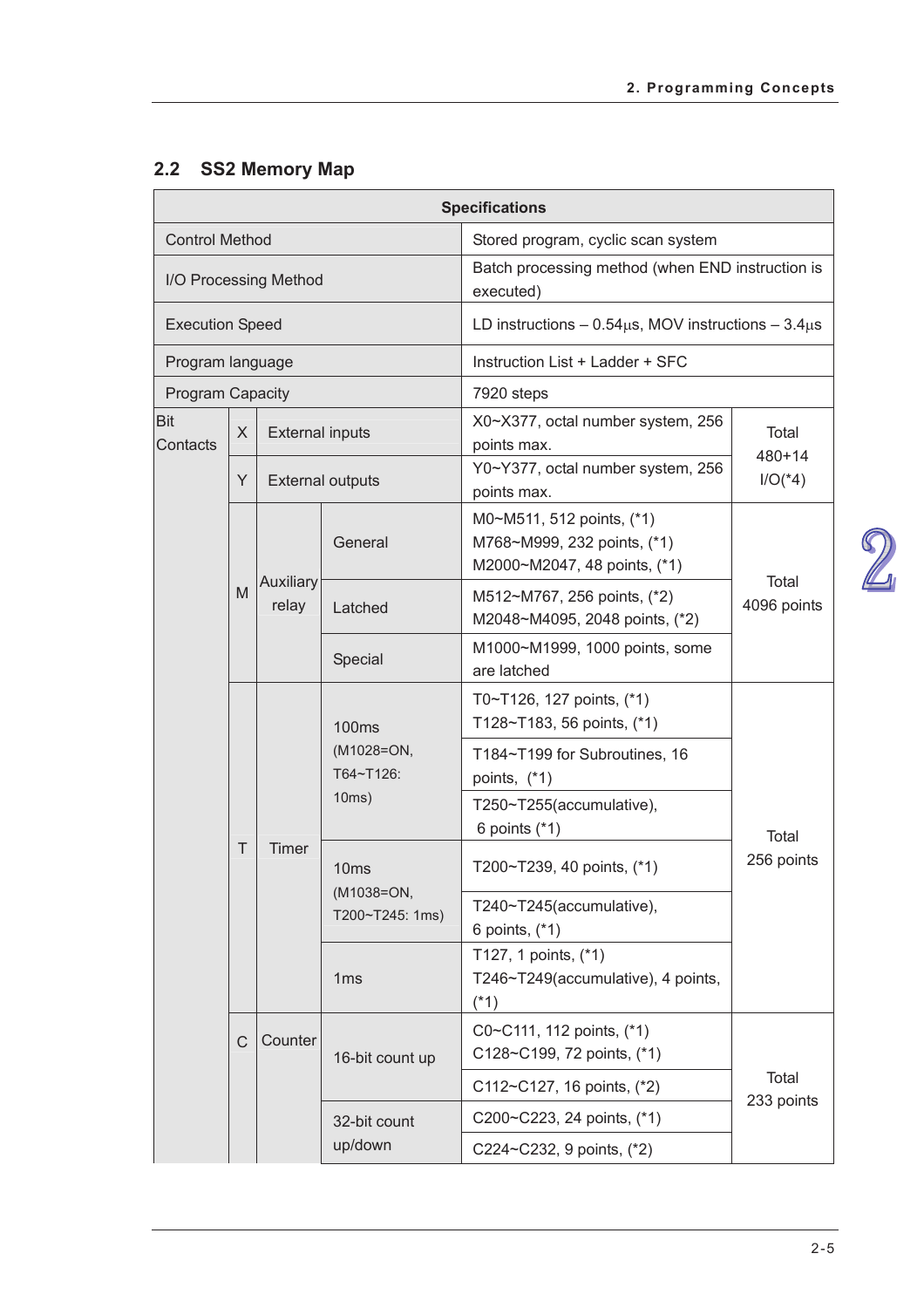|                  |              |                      |                           |               | C235~C242, 1 phase 1 input, 8                                                                                                                                                                                  |                      |  |
|------------------|--------------|----------------------|---------------------------|---------------|----------------------------------------------------------------------------------------------------------------------------------------------------------------------------------------------------------------|----------------------|--|
|                  |              |                      |                           | Soft-<br>ware | points, $(*2)$<br>C233~C234, 2 phase 2 input, 2                                                                                                                                                                |                      |  |
|                  |              |                      | 32bit                     |               | points, $(*2)$                                                                                                                                                                                                 |                      |  |
|                  |              |                      | high-                     |               | C243~C244, 1 phase 1 input, 2                                                                                                                                                                                  | Total                |  |
|                  |              |                      | speed<br>count            |               | points, $(*2)$                                                                                                                                                                                                 | 22 points            |  |
|                  |              |                      | up/down                   | Hard-         | C245~C250, 1 phase 2 input, 6                                                                                                                                                                                  |                      |  |
|                  |              |                      |                           | ware          | points, $(*2)$<br>C251~C254 2 phase 2 input, 4                                                                                                                                                                 |                      |  |
|                  |              |                      |                           |               | points, $(*2)$                                                                                                                                                                                                 |                      |  |
|                  |              |                      | Initial step point        |               | S0~S9, 10 points, (*2)                                                                                                                                                                                         |                      |  |
|                  |              | <b>Step</b>          | Zero point return         |               | S10~S19, 10 points (use with IST<br>instruction), (*2)                                                                                                                                                         | <b>Total 1024</b>    |  |
|                  | S            | point                | Latched                   |               | S20~S127, 108 points, (*2)                                                                                                                                                                                     | points               |  |
|                  |              |                      | General                   |               | S128~S911, 784 points, (*1)                                                                                                                                                                                    |                      |  |
|                  |              |                      | Alarm                     |               | S912~S1023, 112 points, (*2)                                                                                                                                                                                   |                      |  |
|                  | T            | <b>Current value</b> |                           |               | T0~T255, 256 words                                                                                                                                                                                             |                      |  |
|                  | $\mathsf C$  | <b>Current value</b> |                           |               | C0~C199, 16-bit counter, 200 words                                                                                                                                                                             |                      |  |
|                  |              |                      |                           |               | C200~C254, 32-bit counter, 55 words                                                                                                                                                                            |                      |  |
| Word<br>Register |              |                      | General                   |               | D0~D407, 408 words, (*1)<br>D600~D999, 400 words, (*1)<br>D3920~D4999, 1080 words, (*1)                                                                                                                        |                      |  |
|                  | D            | Data<br>register     | Latched                   |               | D408~D599, 192 words, (*2)<br>D2000~D3919, 1920 words, (*2)                                                                                                                                                    | Total<br>5016 points |  |
|                  |              |                      | Special                   |               | D1000~D1999, 1000 words, some<br>are latched                                                                                                                                                                   |                      |  |
|                  |              |                      | Index                     |               | E0~E7, F0~F7, 16 words, (*1)                                                                                                                                                                                   |                      |  |
| Pointer          | $\mathsf{N}$ |                      | Master control loop       |               | N0~N7, 8 points                                                                                                                                                                                                |                      |  |
|                  | P            | Pointer              |                           |               | P0~P255, 256 points                                                                                                                                                                                            |                      |  |
|                  | L            | Interrupt<br>Service | <b>External interrupt</b> |               | I000/I001(X0), I100/I101(X1), I200/I201(X2),<br>I300/I301(X3), I400/I401(X4), I500/I501(X5),<br>I600/I601(X6), I700/I701(X7), 8 points (01: rising-<br>edge trigger $\Box$ , 00: falling-edge trigger $\Box$ ) |                      |  |
|                  |              |                      | Timer interrupt           |               | I602~I699, I702~I799, 2 points (Timer resolution =<br>1ms)                                                                                                                                                     |                      |  |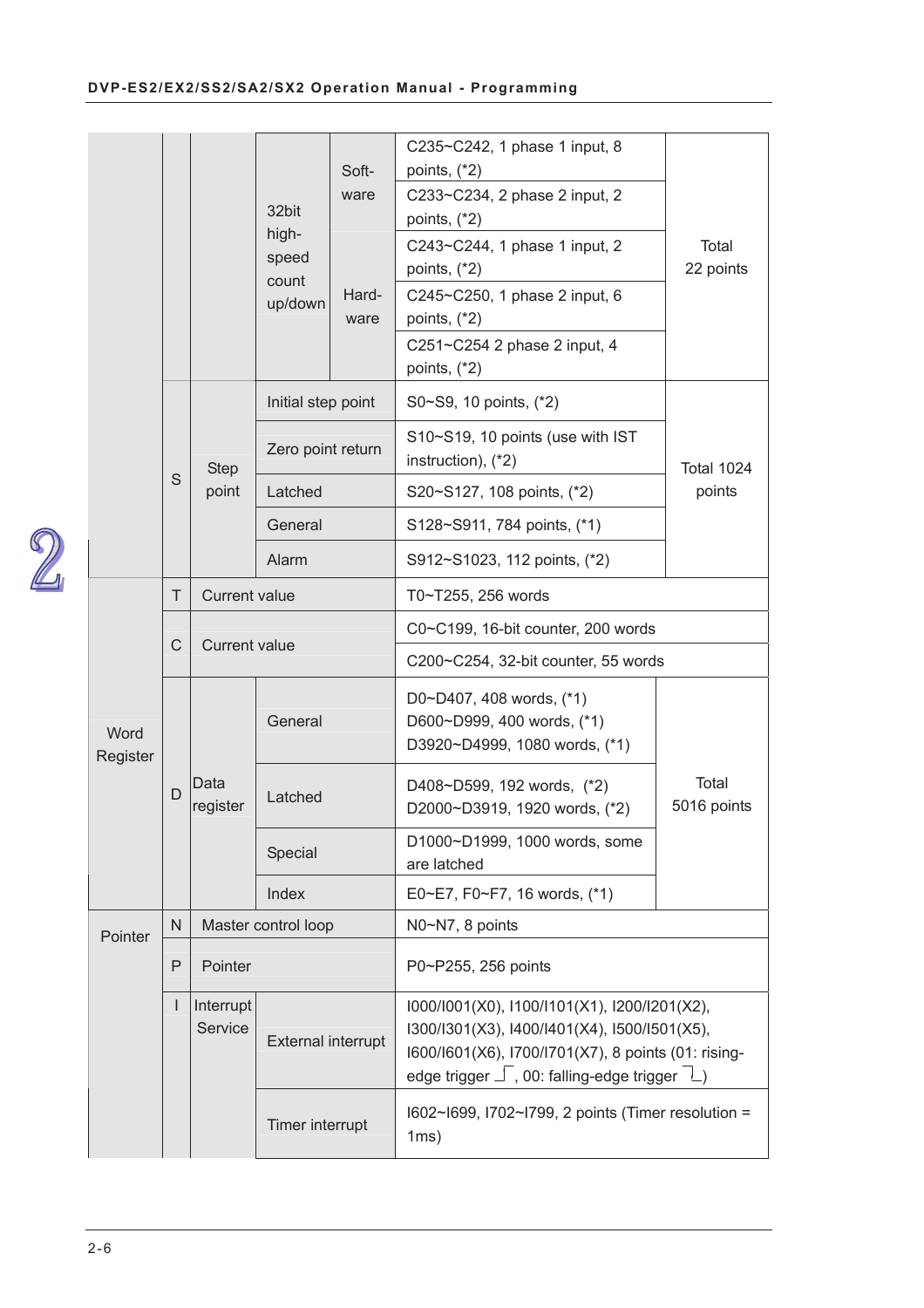|                        |   |             | High-speed<br>counter interrupt | 1010, 1020, 1030, 1040, 1050, 1060, 1070, 1080, 8<br>points                                                              |
|------------------------|---|-------------|---------------------------------|--------------------------------------------------------------------------------------------------------------------------|
|                        |   |             | Communication<br>interrupt      | 1140(COM1), 1150(COM2), 2 points, (*3)                                                                                   |
| Constant               | K | Decimal     |                                 | $K-32,768 \sim K32,767$ (16-bit operation),<br>K-2,147,483,648 ~ K2,147,483,647 (32-bit<br>operation)                    |
|                        | H | Hexadecimal |                                 | $H0000 \sim HFFFF$ (16-bit operation),<br>H00000000 ~HFFFFFFFF (32-bit operation)                                        |
| Serial ports           |   |             |                                 | COM1: built-in RS-232 ((Master/Slave)<br>COM2: built-in RS-485 (Master/Slave)<br>COM1 is typically the programming port. |
| <b>Real Time Clock</b> |   |             |                                 | Year, Month, Day, Week, Hours, Minutes, Seconds                                                                          |
| Special I/O Modules    |   |             |                                 | Up to 8 special I/O modules can be connected                                                                             |

- 1. Non-latched area cannot be modified
- 2. Latched area cannot be modified
- COM1: built-in RS232 port. COM2: built-in RS485 port.
- SS2 MPU occupies 16 input points (X0~X17) and 16 output points (Y0~Y17).

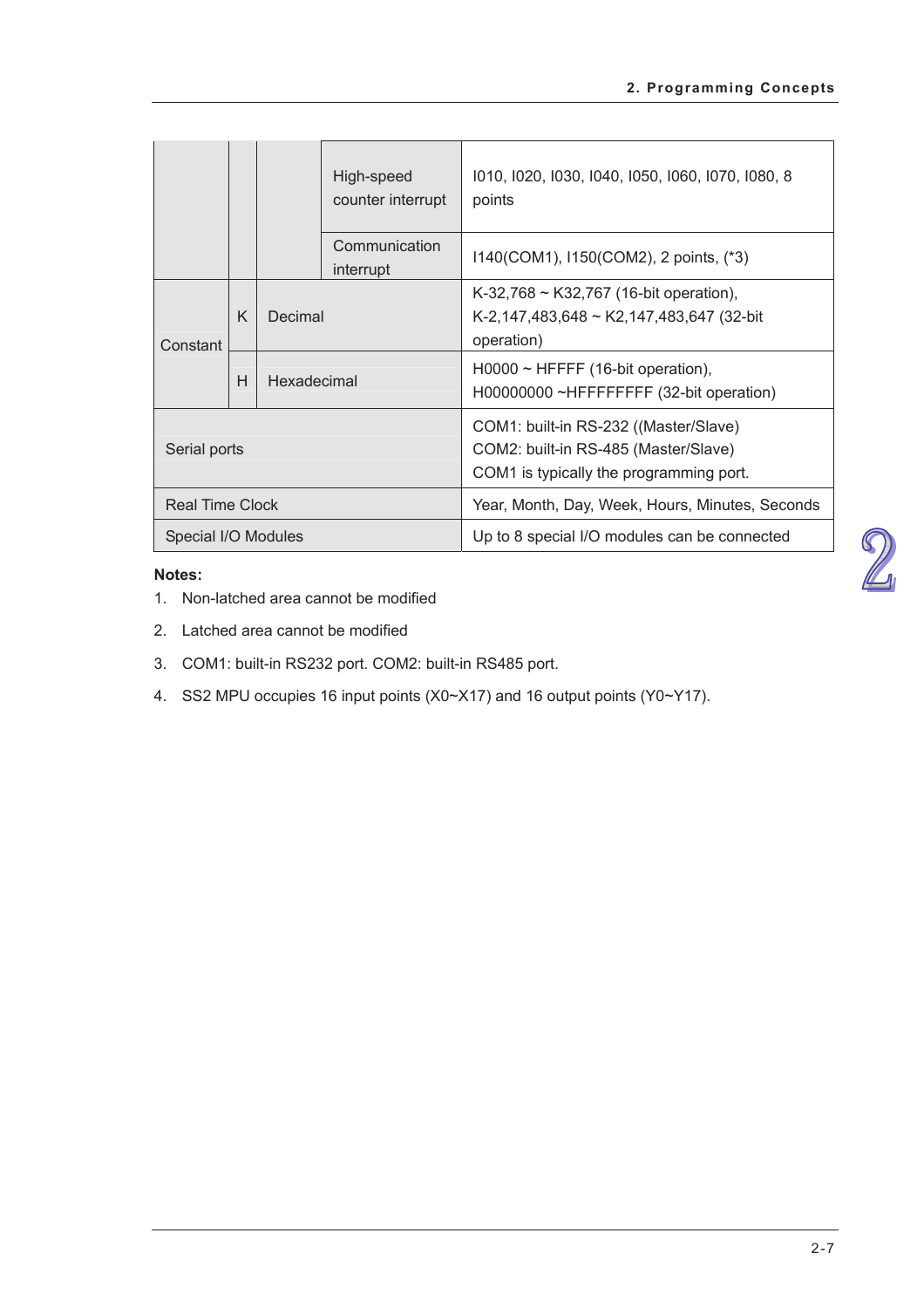## **2.3 SA2 Memory Map**

|                        |   |                        |                               |                                               | <b>Specifications</b>                                                                    |                      |  |
|------------------------|---|------------------------|-------------------------------|-----------------------------------------------|------------------------------------------------------------------------------------------|----------------------|--|
| <b>Control Method</b>  |   |                        |                               |                                               | Stored program, cyclic scan system                                                       |                      |  |
| I/O Processing Method  |   |                        |                               |                                               | Batch processing method (when END instruction is<br>executed)                            |                      |  |
| <b>Execution Speed</b> |   |                        |                               |                                               | LD instructions $-0.54\mu s$ , MOV instructions $-3.4\mu s$                              |                      |  |
| Program language       |   |                        |                               |                                               | Instruction List + Ladder + SFC                                                          |                      |  |
| Program Capacity       |   |                        |                               |                                               | 15872 steps                                                                              |                      |  |
| <b>Bit</b><br>Contacts | X | <b>External inputs</b> |                               |                                               | X0~X377, octal number system, 256<br>points max.                                         | Total<br>$480 + 14$  |  |
|                        | Y |                        | <b>External outputs</b>       |                                               | Y0~Y377, octal number system, 256<br>points max.                                         | $I/O(^*4)$           |  |
|                        |   |                        | General                       |                                               | M0~M511, 512 points, (*1)<br>M768~M999, 232 points, (*1)<br>M2000~M2047, 48 points, (*1) |                      |  |
|                        | M | Auxiliary<br>relay     | Latched                       |                                               | M512~M767, 256 points, (*2)<br>M2048~M4095, 2048 points, (*2)                            | Total<br>4096 points |  |
|                        |   |                        | Special                       |                                               | M1000~M1999, 1000 points, some<br>are latched                                            |                      |  |
|                        |   | Timer                  | <b>100ms</b>                  |                                               | T0~T126, 127 points, (*1)<br>T128~T183, 56 points, (*1)                                  | Total<br>256 points  |  |
|                        |   |                        | (M1028=ON,<br>T64~T126:       | T184~T199 for Subroutines, 16<br>points, (*1) |                                                                                          |                      |  |
|                        |   |                        | 10ms)                         |                                               | T250~T255(accumulative),<br>6 points $(*1)$                                              |                      |  |
|                        | T |                        | 10 <sub>ms</sub>              |                                               | T200~T239, 40 points, (*1)                                                               |                      |  |
|                        |   |                        | (M1038=ON,<br>T200~T245: 1ms) |                                               | T240~T245(accumulative),<br>6 points, (*1)                                               |                      |  |
|                        |   |                        | 1 <sub>ms</sub>               |                                               | T127, 1 points, (*1)<br>T246~T249(accumulative), 4 points,<br>$(*1)$                     |                      |  |
|                        | C | Counter                | 16-bit count up               |                                               | C0~C111, 112 points, (*1)<br>C128~C199, 72 points, (*1)                                  | Total                |  |
|                        |   |                        |                               |                                               | C112~C127, 16 points, (*2)                                                               |                      |  |
|                        |   |                        | 32-bit count                  |                                               | C200~C223, 24 points, (*1)                                                               | 233 points           |  |
|                        |   |                        | up/down                       |                                               | C224~C232, 9 points, (*2)                                                                |                      |  |
|                        |   |                        | 32bit<br>high-                | Soft-<br>ware                                 | C235~C242, 1 phase 1 input, 8<br>points, $(*2)$                                          | Total<br>22 points   |  |

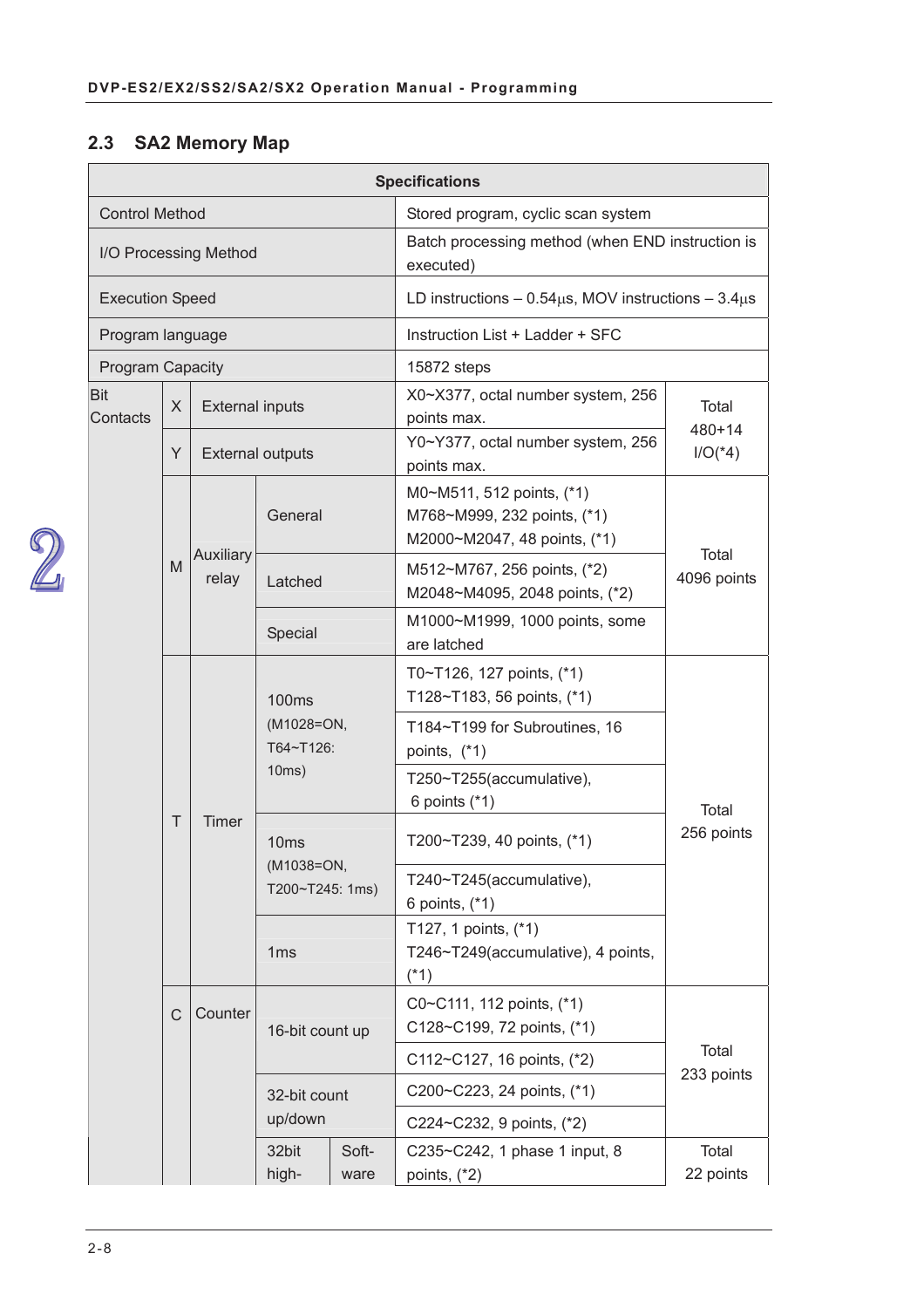|                  |        |                      | speed<br>count<br>up/down | Hard-<br>ware | C233~C234, 2 phase 2 input, 2<br>points, $(*2)$<br>C243~C244, 1 phase 1 input, 2<br>points, $(*2)$<br>C245~C250, 1 phase 2 input, 6<br>points, $(*2)$<br>C251~C254 2 phase 2 input, 4<br>points, $(*2)$        |                       |  |
|------------------|--------|----------------------|---------------------------|---------------|----------------------------------------------------------------------------------------------------------------------------------------------------------------------------------------------------------------|-----------------------|--|
|                  |        |                      | Initial step point        |               | S0~S9, 10 points, (*2)                                                                                                                                                                                         |                       |  |
|                  |        | <b>Step</b>          | Zero point return         |               | S10~S19, 10 points (use with IST<br>instruction), (*2)                                                                                                                                                         | <b>Total 1024</b>     |  |
|                  | S      | point                | Latched                   |               | S20~S127, 108 points, (*2)                                                                                                                                                                                     | points                |  |
|                  |        |                      | General                   |               | S128~S911, 784 points, (*1)                                                                                                                                                                                    |                       |  |
|                  |        |                      | Alarm                     |               | S912~S1023, 112 points, (*2)                                                                                                                                                                                   |                       |  |
|                  | $\top$ | <b>Current value</b> |                           |               | T0~T255, 256 words                                                                                                                                                                                             |                       |  |
|                  | C      | <b>Current value</b> |                           |               | C0~C199, 16-bit counter, 200 words                                                                                                                                                                             |                       |  |
|                  |        |                      |                           |               | C200~C254, 32-bit counter, 55 words                                                                                                                                                                            |                       |  |
| Word<br>Register |        |                      | General                   |               | D0~D407, 408 words, (*1)<br>D600~D999, 400 words, (*1)<br>D3920~D9999, 6080 words, (*1)                                                                                                                        |                       |  |
|                  | D      | Data<br>register     | Latched                   |               | D408~D599, 192 words, (*2)<br>D2000~D3919, 1920 words, (*2)                                                                                                                                                    | Total<br>10000 points |  |
|                  |        |                      | Special                   |               | D1000~D1999, 1000 words, some<br>are latched                                                                                                                                                                   |                       |  |
|                  |        |                      | Index                     |               | E0~E7, F0~F7, 16 words, (*1)                                                                                                                                                                                   |                       |  |
| Pointer          | N      |                      | Master control loop       |               | N0~N7, 8 points                                                                                                                                                                                                |                       |  |
|                  | P      | Pointer              |                           |               | P0~P255, 256 points                                                                                                                                                                                            |                       |  |
|                  |        | Interrupt<br>Service | External interrupt        |               | I000/I001(X0), I100/I101(X1), I200/I201(X2),<br>I300/I301(X3), I400/I401(X4), I500/I501(X5),<br>I600/I601(X6), I700/I701(X7), 8 points (01: rising-<br>edge trigger $\Box$ , 00: falling-edge trigger $\Box$ ) |                       |  |
|                  |        |                      | Timer interrupt           |               | I602~I699, I702~I799, 2 points (Timer resolution =<br>1ms)                                                                                                                                                     |                       |  |

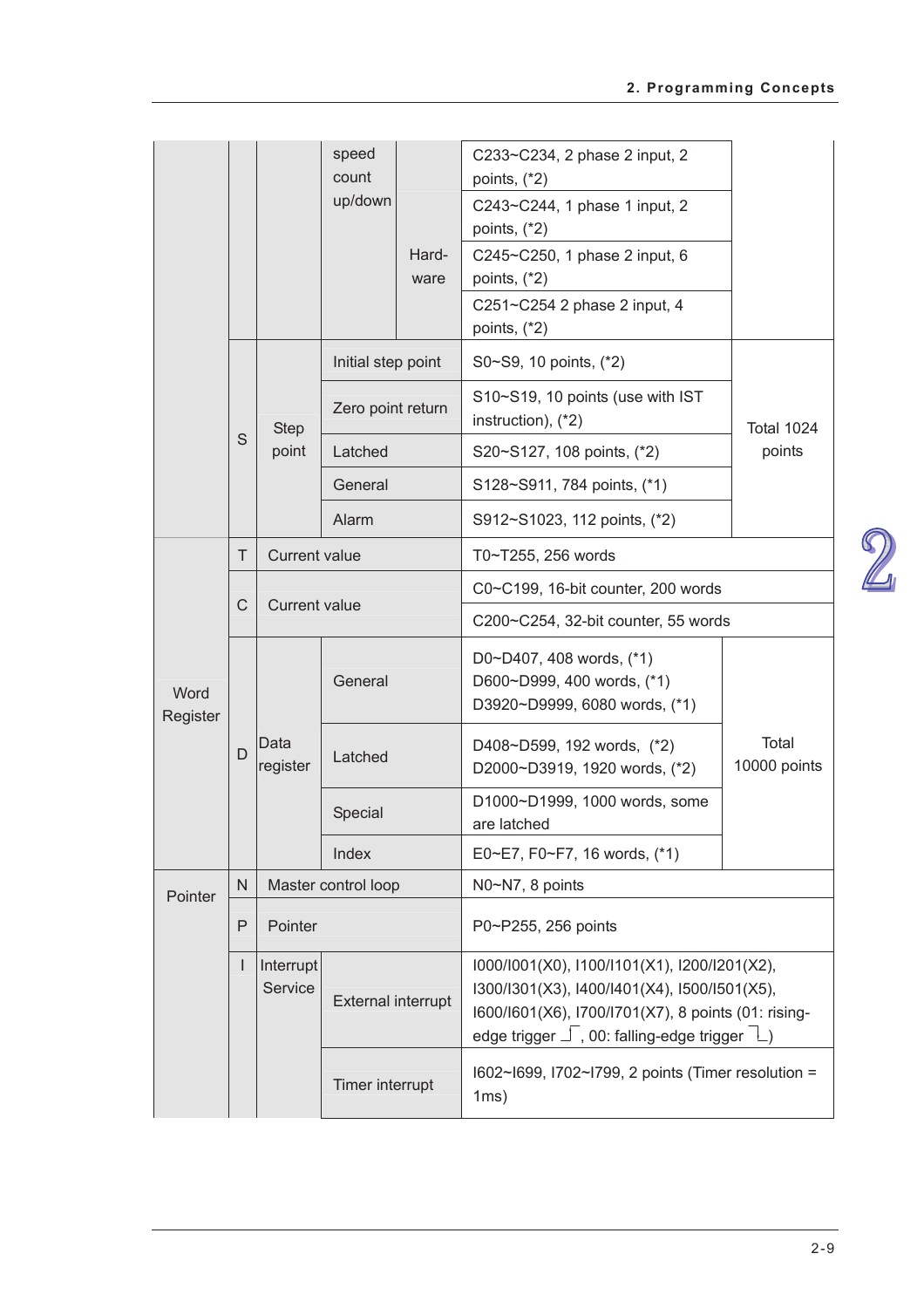|                        |              |             | High-speed<br>counter interrupt | 1010, 1020, 1030, 1040, 1050, 1060, 1070, 1080, 8<br>points                                                                                                      |
|------------------------|--------------|-------------|---------------------------------|------------------------------------------------------------------------------------------------------------------------------------------------------------------|
|                        |              |             | Communication<br>interrupt      | 1140(COM1), 1150(COM2), 1160(COM3), 3 points,<br>$(*3)$                                                                                                          |
| Constant               | K<br>Decimal |             |                                 | K-32,768 ~ K32,767 (16-bit operation),<br>K-2,147,483,648 ~ K2,147,483,647 (32-bit<br>operation)                                                                 |
|                        | H            | Hexadecimal |                                 | $H0000 \sim HFFFF$ (16-bit operation),<br>H00000000 ~HFFFFFFFF (32-bit operation)                                                                                |
| Serial ports           |              |             |                                 | COM1: built-in RS-232 ((Master/Slave)<br>COM2: built-in RS-485 (Master/Slave)<br>COM3: built-in RS-485 (Master/Slave)<br>COM1 is typically the programming port. |
| <b>Real Time Clock</b> |              |             |                                 | Year, Month, Day, Week, Hours, Minutes, Seconds                                                                                                                  |
| Special I/O Modules    |              |             |                                 | Up to 8 special I/O modules can be connected                                                                                                                     |



- 1. Non-latched area cannot be modified
- 2. Latched area cannot be modified
- COM1: built-in RS232 port. COM2: built-in RS485 port. COM3: built-in RS-485 port
- SA2 MPU occupies 16 input points (X0~X17) and 16 output points (Y0~Y17).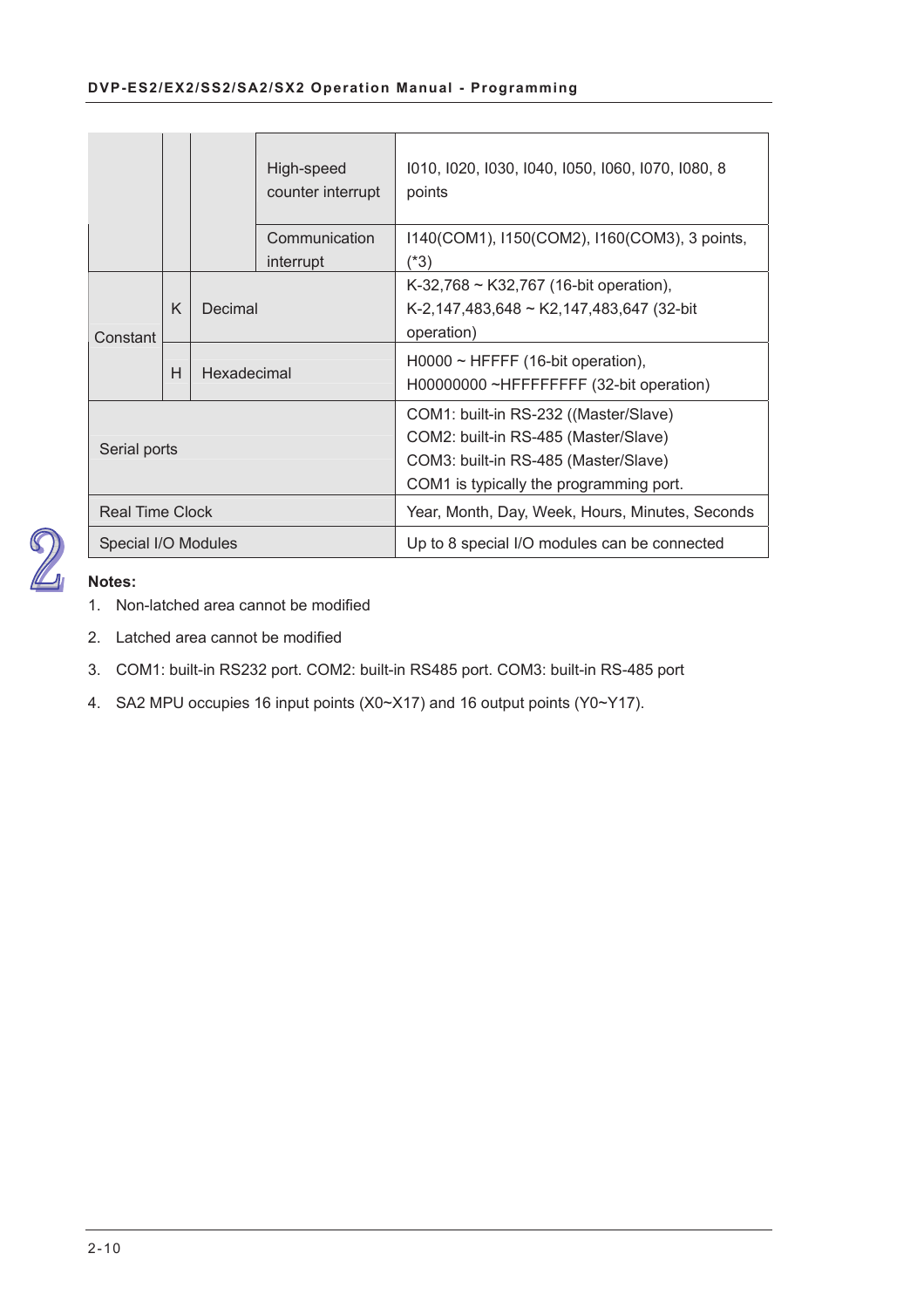## **2.4 SX2 Memory Map**

|                         |        |                        |                                                   |               | <b>Specifications</b>                                                                    |                      |  |
|-------------------------|--------|------------------------|---------------------------------------------------|---------------|------------------------------------------------------------------------------------------|----------------------|--|
| <b>Control Method</b>   |        |                        |                                                   |               | Stored program, cyclic scan system                                                       |                      |  |
| I/O Processing Method   |        |                        |                                                   |               | Batch processing method (when END instruction is<br>executed)                            |                      |  |
| <b>Execution Speed</b>  |        |                        |                                                   |               | LD instructions $-0.54\mu s$ , MOV instructions $-3.4\mu s$                              |                      |  |
| Program language        |        |                        |                                                   |               | Instruction List + Ladder + SFC                                                          |                      |  |
| <b>Program Capacity</b> |        |                        |                                                   |               | 15872 steps                                                                              |                      |  |
| <b>Bit</b><br>Contacts  | X      | <b>External inputs</b> |                                                   |               | X0~X377, octal number system, 256<br>points max.                                         | Total<br>$480 + 14$  |  |
|                         | Y      |                        | <b>External outputs</b>                           |               | Y0~Y377, octal number system, 256<br>points max.                                         | $I/O(*4)$            |  |
|                         |        |                        | General                                           |               | M0~M511, 512 points, (*1)<br>M768~M999, 232 points, (*1)<br>M2000~M2047, 48 points, (*1) |                      |  |
|                         | M      | Auxiliary<br>relay     | Latched                                           |               | M512~M767, 256 points, (*2)<br>M2048~M4095, 2048 points, (*2)                            | Total<br>4096 points |  |
|                         |        |                        | Special                                           |               | M1000~M1999, 1000 points, some<br>are latched                                            |                      |  |
|                         |        | Timer                  | 100 <sub>ms</sub>                                 |               | T0~T126, 127 points, (*1)<br>T128~T183, 56 points, (*1)                                  |                      |  |
|                         |        |                        | (M1028=ON,<br>T64~T126:                           |               | T184~T199 for Subroutines, 16<br>points, (*1)                                            |                      |  |
|                         |        |                        | 10ms)                                             |               | T250~T255(accumulative),<br>6 points $(*1)$                                              | Total                |  |
|                         | $\top$ |                        | 10 <sub>ms</sub><br>(M1038=ON,<br>T200~T245: 1ms) |               | T200~T239, 40 points, (*1)                                                               | 256 points           |  |
|                         |        |                        |                                                   |               | T240~T245(accumulative),<br>6 points, (*1)                                               |                      |  |
|                         |        |                        | 1ms                                               |               | T127, 1 points, (*1)<br>T246~T249(accumulative), 4 points,<br>$(*1)$                     |                      |  |
|                         | C      | Counter                | 16-bit count up                                   |               | C0~C111, 112 points, (*1)<br>C128~C199, 72 points, (*1)                                  | Total                |  |
|                         |        |                        |                                                   |               | C112~C127, 16 points, (*2)                                                               |                      |  |
|                         |        |                        | 32-bit count                                      |               | C200~C223, 24 points, (*1)                                                               | 232 points           |  |
|                         |        |                        | up/down                                           |               | C224~C231, 8 points, (*2)                                                                |                      |  |
|                         |        |                        | 32bit<br>high-                                    | Soft-<br>ware | C235~C242, 1 phase 1 input, 8<br>points, $(*2)$                                          | Total<br>23 points   |  |

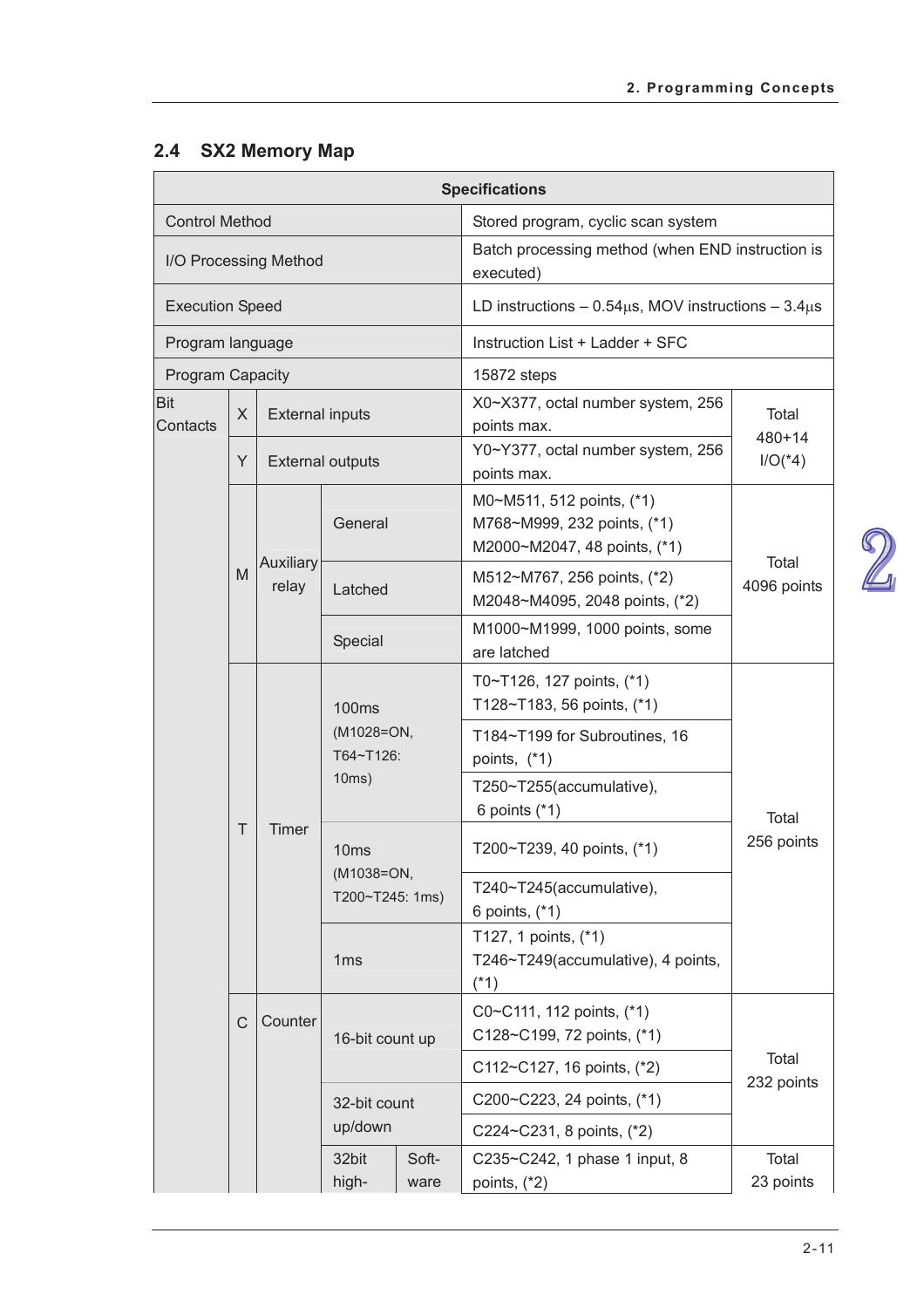|                  |              |                      | speed<br>count<br>up/down | Hard-<br>ware | C232~C234, 2 phase 2 input, 2<br>points, $(*2)$<br>C243~C244, 1 phase 1 input, 2<br>points, $(*2)$<br>C245~C250, 1 phase 2 input, 6<br>points, $(*2)$<br>C251~C254 2 phase 2 input, 4<br>points, $(*2)$        |                       |
|------------------|--------------|----------------------|---------------------------|---------------|----------------------------------------------------------------------------------------------------------------------------------------------------------------------------------------------------------------|-----------------------|
|                  |              |                      | Initial step point        |               | S0~S9, 10 points, (*2)                                                                                                                                                                                         |                       |
|                  |              | <b>Step</b>          | Zero point return         |               | S10~S19, 10 points (use with IST<br>instruction), (*2)                                                                                                                                                         | Total 1024            |
|                  | S            | point                | Latched                   |               | S20~S127, 108 points, (*2)                                                                                                                                                                                     | points                |
|                  |              |                      | General                   |               | S128~S911, 784 points, (*1)                                                                                                                                                                                    |                       |
|                  |              |                      | Alarm                     |               | S912~S1023, 112 points, (*2)                                                                                                                                                                                   |                       |
|                  | Τ            | <b>Current value</b> |                           |               | T0~T255, 256 words                                                                                                                                                                                             |                       |
|                  | $\mathsf C$  |                      | <b>Current value</b>      |               | C0~C199, 16-bit counter, 200 words                                                                                                                                                                             |                       |
|                  |              |                      |                           |               | C200~C254, 32-bit counter, 55 words                                                                                                                                                                            |                       |
| Word<br>Register |              |                      | General                   |               | D0~D407, 408 words, (*1)<br>D600~D999, 400 words, (*1)<br>D3920~D9999, 6080 words, (*1)                                                                                                                        |                       |
|                  | D            | Data<br>register     | Latched                   |               | D408~D599, 192 words, (*2)<br>D2000~D3919, 1920 words, (*2)                                                                                                                                                    | Total<br>10000 points |
|                  |              |                      | Special                   |               | D1000~D1999, 1000 words, some<br>are latched                                                                                                                                                                   |                       |
|                  |              |                      | Index                     |               | E0~E7, F0~F7, 16 words, (*1)                                                                                                                                                                                   |                       |
| Pointer          | ${\sf N}$    |                      | Master control loop       |               | N0~N7, 8 points                                                                                                                                                                                                |                       |
|                  | P            | Pointer              |                           |               | P0~P255, 256 points                                                                                                                                                                                            |                       |
|                  | $\mathbf{I}$ | Interrupt<br>Service | <b>External interrupt</b> |               | I000/I001(X0), I100/I101(X1), I200/I201(X2),<br>I300/I301(X3), I400/I401(X4), I500/I501(X5),<br>I600/I601(X6), I700/I701(X7), 8 points (01: rising-<br>edge trigger $\Box$ , 00: falling-edge trigger $\Box$ ) |                       |
|                  |              |                      | Timer interrupt           |               | I602~I699, I702~I799, 2 points (Timer resolution =<br>1ms)                                                                                                                                                     |                       |